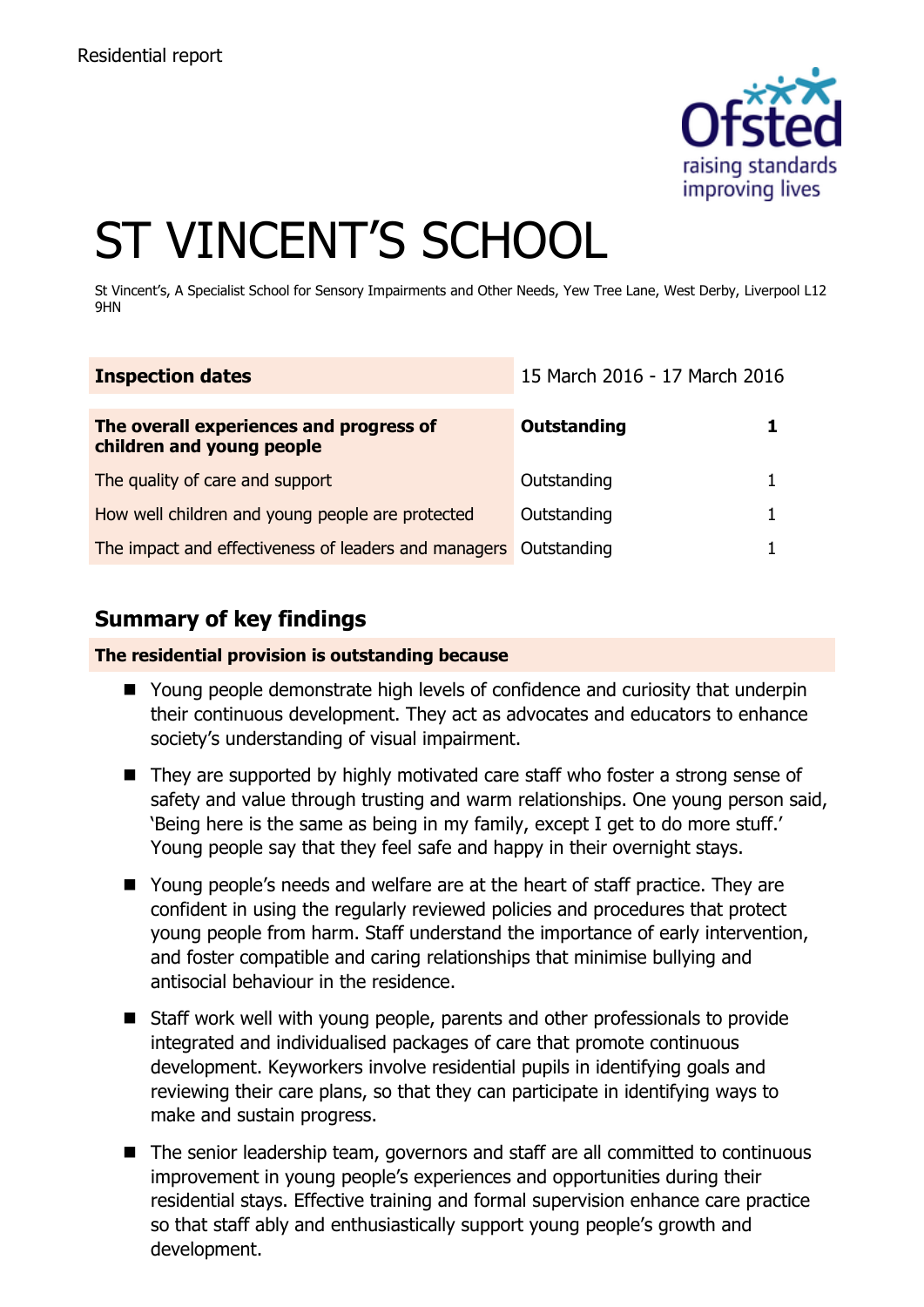Residential staff work well with parents, who say that they have high levels of trust and confidence in the quality of care provided. One parent said, 'My daughter feels secure, staff are brilliant at challenging her, and as a result she is making great strides in her sociability, and is doing astonishing things like going to Scouts.'

#### **Compliance with the national minimum standards for residential special schools**

The school meets the national minimum standards for residential special schools.

What does the school need to do to improve further?

- Enable staff to learn about the regulatory framework for looked after children.
- Review arrangements for the allocation and oversight of budgets to the residential service.
- Obtain specialist advice about protocols for the use of used sharps boxes, and improve guidance for the safekeeping of young people's inhalers.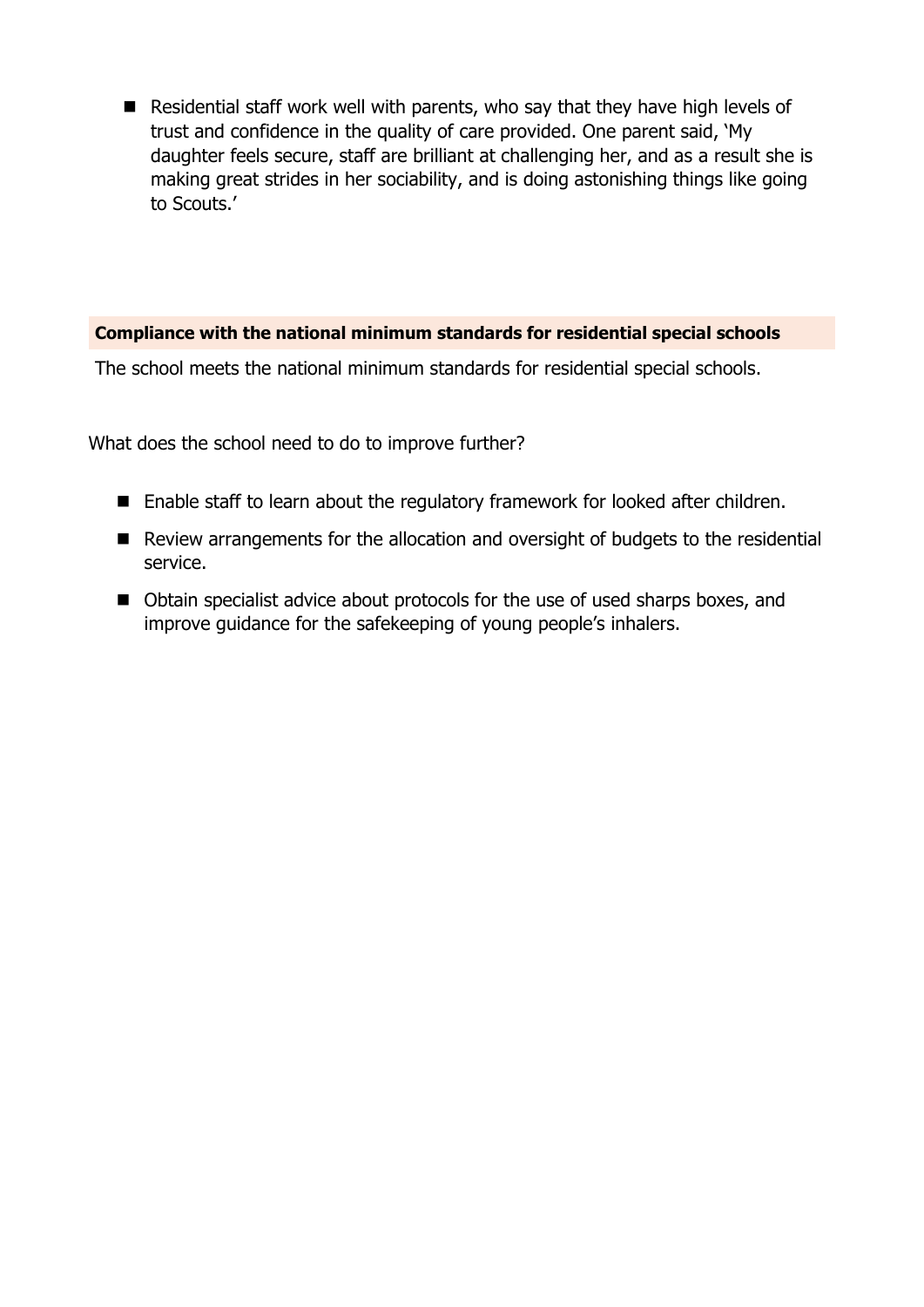# **Information about this inspection**

This inspection was carried out with a minimal notice of two hours. Inspection activities included: observation of boarding practice over one evening; informal and formal meetings with residential pupils; face-to-face and telephone discussions with parents; meetings and discussion with the principal, head of care, family liaison officer, designated safeguarding lead, healthcare officer, and a number of residential staff. During the inspection, feedback was obtained from the local safeguarding authority. Both boarding houses were visited and there was scrutiny of a wide range of policies and records. Responses on Parent View and Point in Time surveys were also taken into consideration.

## **Inspection team**

**Denise Jolly lead social care inspector**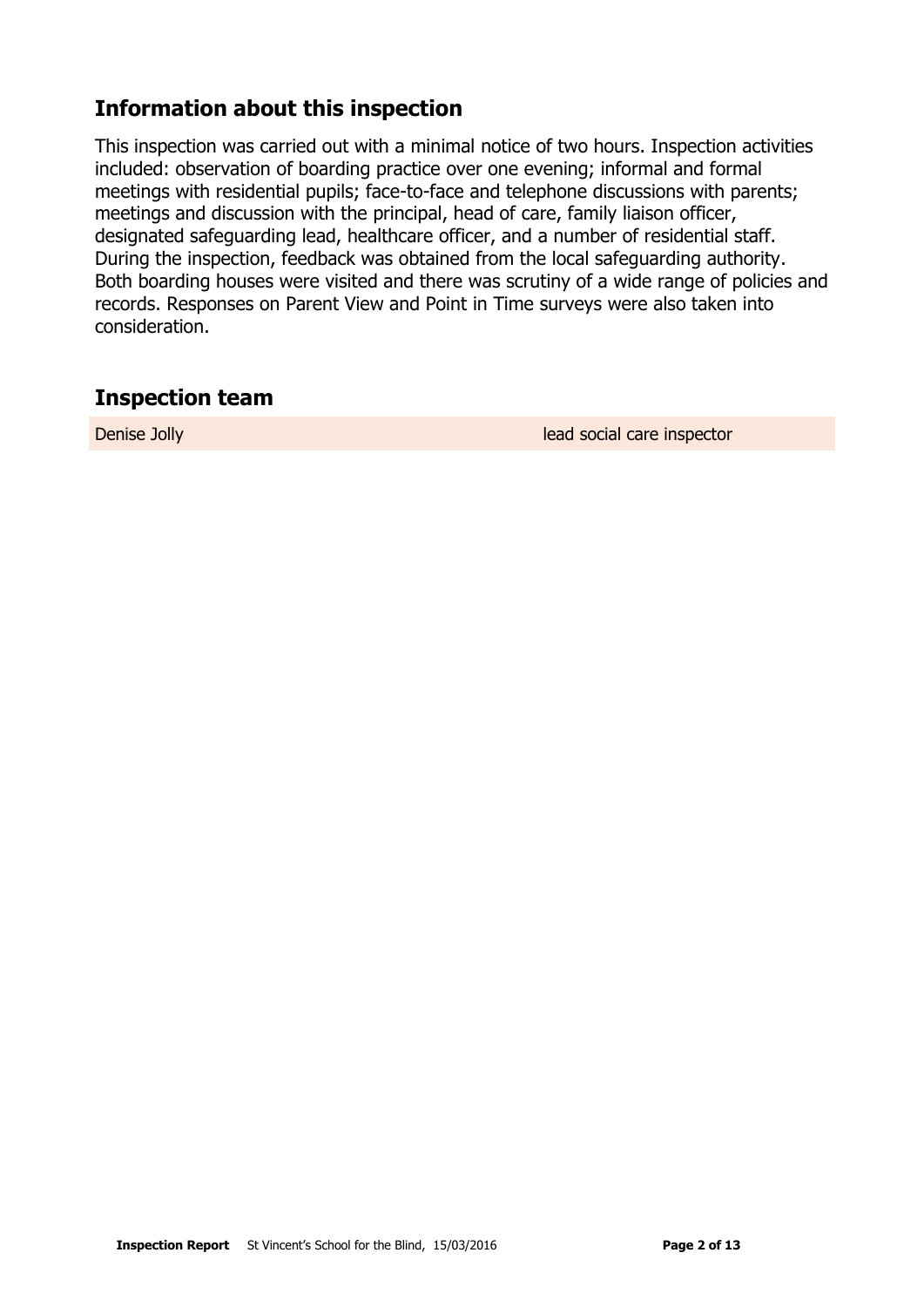# **Full Report**

# **Information about this school**

St Vincent's, A Specialist School for Sensory Impairments and Other Needs is a nonmaintained school that is a registered charity governed by the board of trustees of the Catholic Blind Institute. St Vincent's has specialist school status and offers a curriculum for children with all levels of visual impairment, as well as additional needs. The school is located in a residential area, with the accommodation being split into two separate groups. The school caters for pupils between the ages of five and 18 years. There are currently 44 pupils on roll. The school provides residential places for up to 22 pupils on weekdays in term-time, with a maximum of 18 staying per night. There is a large range of residential options available, depending upon the individual needs of the child. The residential provision was last inspected on 27 February 2015.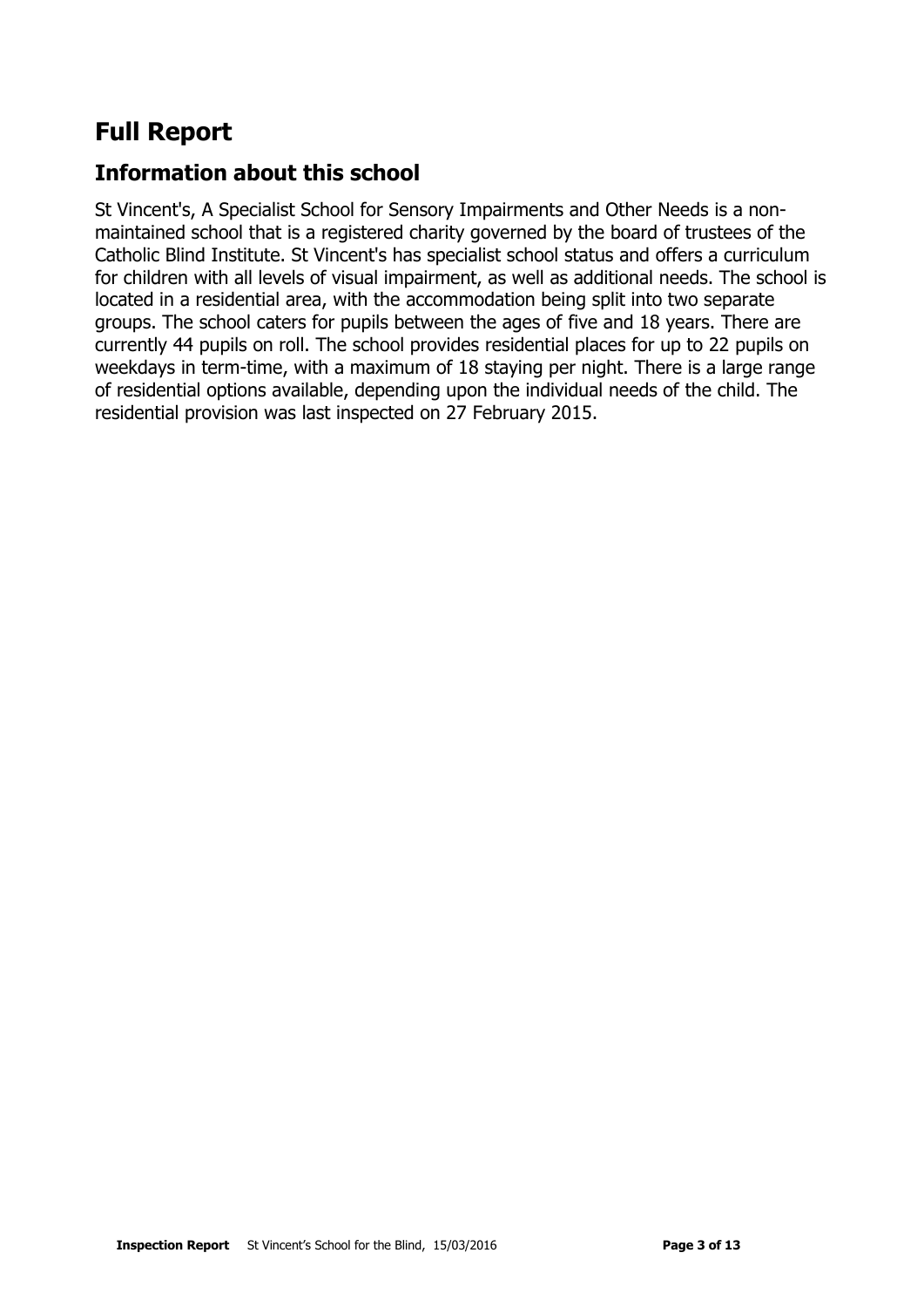# **Inspection Judgements**

### **The overall experiences and progress of children and young people Outstanding**

Young people make and sustain personal and academic progress at the school. They grow in self-belief, and embrace many opportunities to try new experiences and improve their academic performance. They recognise that staff care for them and support them, but take responsibility for their own development and progress. One young person said, 'I have learned to do so much for myself that I couldn't do before.' Parents value the residential service, with one saying, 'This is the hardest, but the best, decision I ever made, because of the growth I see in my child that I never would have thought possible.'

Young people say they love staying in school, and those who do not have a full weekly place request an increase in their residential time. They are kept busy and occupied in a range of activities that help them to enjoy life and learn new skills, such as playing a musical instrument, making hot chocolate for friends or preparing and cooking a simple meal. Keyworkers set clear targets with young people, so that they make progress in areas that are important to them, such as personal care or completing their homework. These are regularly reviewed and modified, to ensure that targets keep pace with the progress that young people make.

The safety of young people is paramount. Staff use the school's excellent child protection procedures and trained personnel to promote and protect their welfare. Young people are empowered, with knowledge and independence, to contribute appropriately to their personal safety and happiness.

All staff work collaboratively across the school to provide good levels of consistency. Incidents requiring sanction or restraint in residential times are rare, and are monitored as part of whole-school behaviour reviews. Young people say that they are helped to confront and reduce the impact of poor relationships and bullying. They say that, within the residence, they value kindness and tolerance towards each other and have fun together.

Senior leaders recognise and celebrate the importance of the residential provision and are committed to its inclusion in whole-school development. The drive and inspiration of leaders has resulted in provision that is outstanding in all areas. Three points for improvement, regarding residential access to budgets, reviewing protocols for use of a sharps box, and improving staff knowledge of the regulations surrounding children looked after, have not limited the excellent progress that young people are making.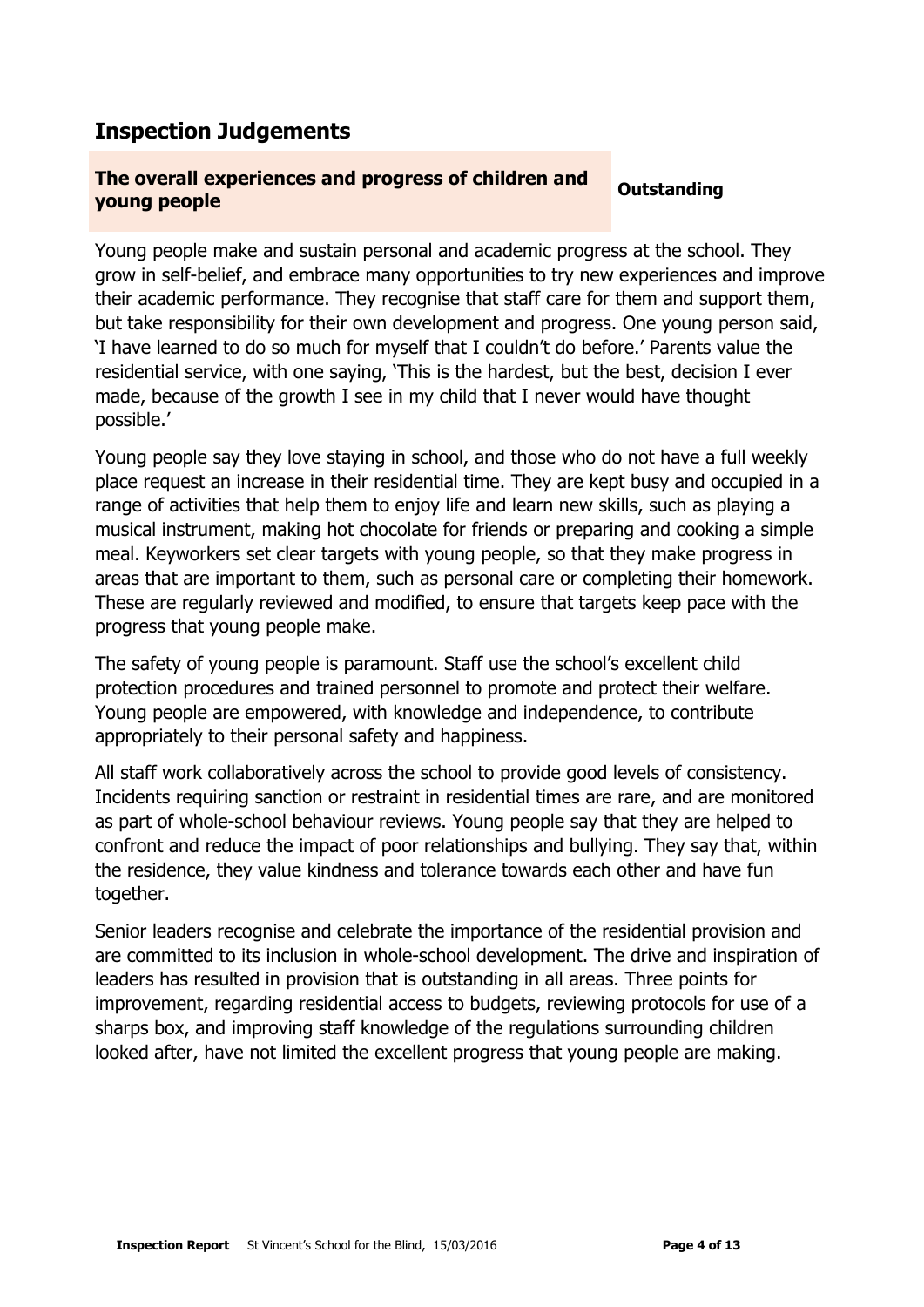#### **The quality of care and support CONSTANDING CONSTANDING CONSTANDING CONSTANDING CONSTANDING CONSTANDING CONSTANDING CONSTANDING CONSTANDING CONSTANDING CONSTANDING CONSTANDING CONSTANDING CONSTANDING CONSTANDING CONSTANDI**

Young people receive high levels of support from staff who know them very well. They enjoy open, warm and trusting relationships. Because of the way they feel 'at home' in the residence, several young people describe staff as 'our other family'. Keyworkers are ambitious for young people, and work in partnership with them. Together they plan and work on important self-help, community and independence skills. This allows visually impaired young people to feel that they are active and valuable contributors to society, and are in charge of their daily lives.

Staff at the school work closely and collaboratively, with young people at the heart of all they do. Effective multi-disciplinary meetings and handovers ensure that relevant information is shared, enabling continuity of knowledge and understanding of young people's needs.

Young people and their families give outstanding feedback about the quality of care, support and guidance provided. One young person said, 'My life really began when I came here. At my other school I was isolated and bullied, but here I have fun, and really enjoy my friends.'

Healthcare arrangements are outstanding. One parent who was collecting her daughter said, 'Staff have a really good understanding of her health needs. They know when to call me, but are really capable to look after her when I can't get here quickly. She loves it here, so we are both happy.' The school's health officer oversees excellent systems to ensure that young people get the medication they need. She organises appropriate training, such as giving essential hormone injections, to be delivered by health professionals, although the protocol for use of the bin for used sharps is not clear enough to ensure that the bin is only used for this purpose.

The health officer circulates information about specific conditions and diagnoses, so that staff provide knowledgeable care that helps young people to stay well. When possible, young people learn to take responsibility for their own medication, such as inhalers. Staff and young people are clear that they need to report any loss immediately, although this is not specified in risk assessments for independent use. Obtaining advice from a pharmacist about these minor oversights is a point for improvement.

Accommodation is cheerful and well maintained, and set out to enable young people to move around confidently. Young people add personal touches to their bedrooms, such as favourite posters and pictures of family. They have recently chosen blinds as window coverings because they are easy to use and ensure privacy. When necessary, their furniture is labelled with Braille so that young people can access the right drawer or cupboard to find their belongings with ease. Alternatively, cupboards and drawers are fitted with an electronic button device that 'reads and speaks' their content. Audio is recorded by young people, so that if they are not proficient in Braille, they can still have independence in personal care. One of the two house units has en-suite bathrooms. In the other, staff carefully manage the shared bathroom to ensure that the dignity and privacy of young people are protected. Refurbishment is planned to modernise this area.

Young people enjoy many opportunities to make food and drink, and are enthusiastic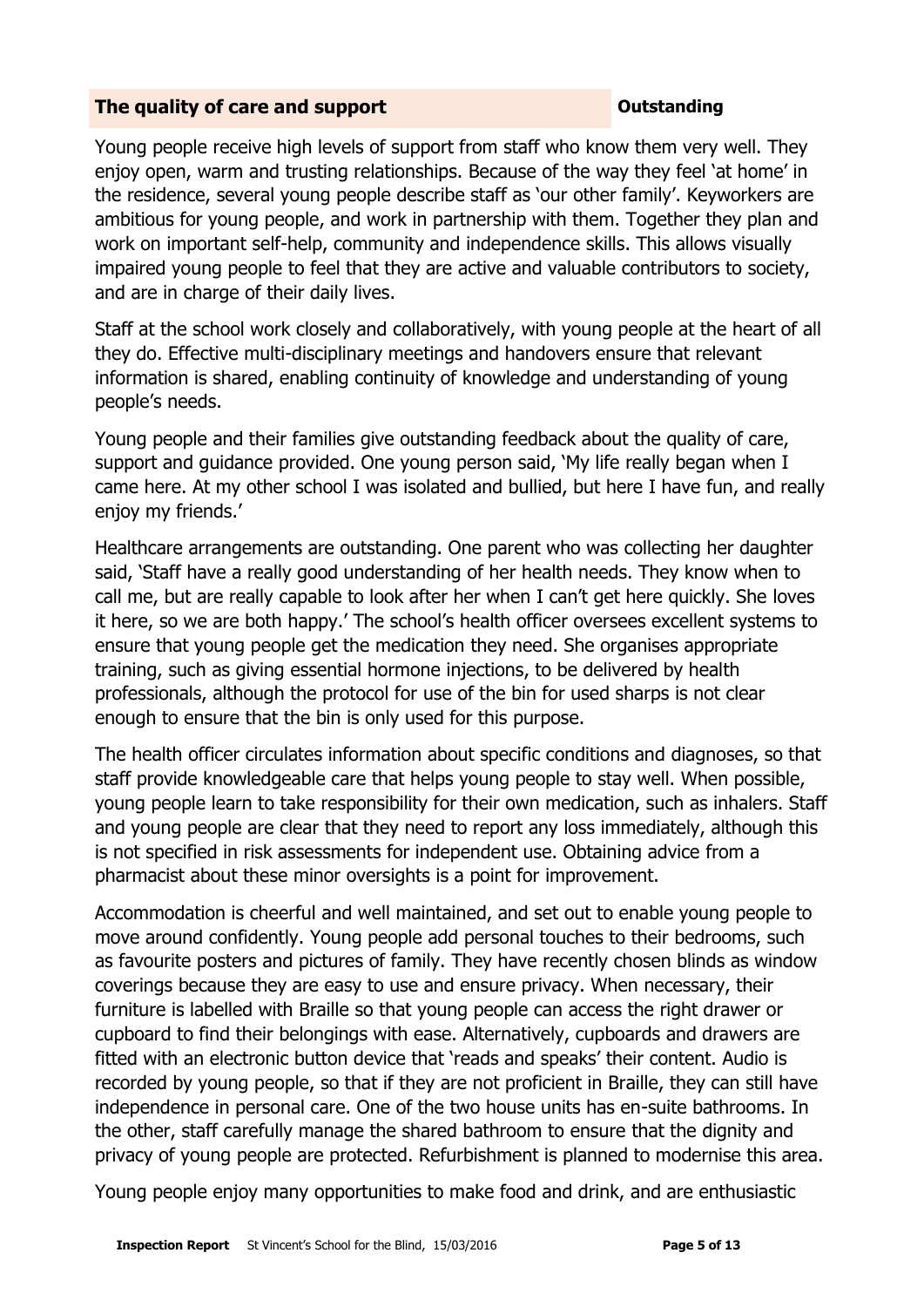about the levels of skill they achieve. They said how happy they are to practise their skills in cooking as well as other household tasks, because they are learning to become independent, and this is why they like staying at school so much. They also enjoy fastfood cafés and coffee shops, and there is much lively conversation around the importance of healthy and balanced eating, with lunches eaten in the school dining room where fruit and salad is always on offer. Young people enjoy each other's company, and residential mealtimes are an opportunity to eat good food, and to talk about how their day is going, or to listen to lively conversation.

Young people describe the range of activity available to them as brilliant. Regular young people's meetings highlight when young people become bored with routine activities, such as football. Managers have reviewed their requests to use the fitness suite and swimming pool on site, to assess health and safety requirements and to ensure that staff are trained to oversee these activities safely. This takes time, but staff have negotiated other activities, such as trips to leisure centres and parks, to keep young people happily occupied.

Due to seamless planning between school and the residence, many enrichment opportunities cross all parts of the day. For example, young people spoke animatedly about a trip to Ypres. They enjoyed the holiday aspect of the trip, exploring the culture, food and language experiences. They reflected sensitively on what they had learned about the role of blind veterans and young soldiers who took part in the conflict. They are using this experience to contribute to a multi-media presentation about the battles, and are preparing to deliver the work in schools. Some of the young people have designed poppy jewellery that will be produced and sold in an enterprise partnership with a jewellery company. This approach empowers visually impaired young people to feel confident in their skills and abilities, to empathise with the needs of others, and enables positive and affirming interaction with local, national and international communities.

There are many other examples of how young people use activity to broaden their understanding of the world, to increase their skills and confidence and to prepare for productive adult lives. These include: the development of internal radio programmes where young people enhance their skills in verbal descriptions of their thoughts and feelings in short podcasts; a fully registered Scout group that meets weekly in the school, and is open to local young people; trampoline and climbing clubs where young people attain high levels of skill and qualification; a mobility and access assessment for a prestigious shopping and leisure precinct that young people are completing; and young people being part of working and presentation groups in order to educate and inform society about their lives. A visiting Scout Commissioner said, 'I was only meant to be here at the start, to get the group going, but it's hard to keep away from such a positive and lovely group of young people.' The school excels at engaging external role models and professionals, to enrich young people's lives through real examples of diversity and equal opportunity.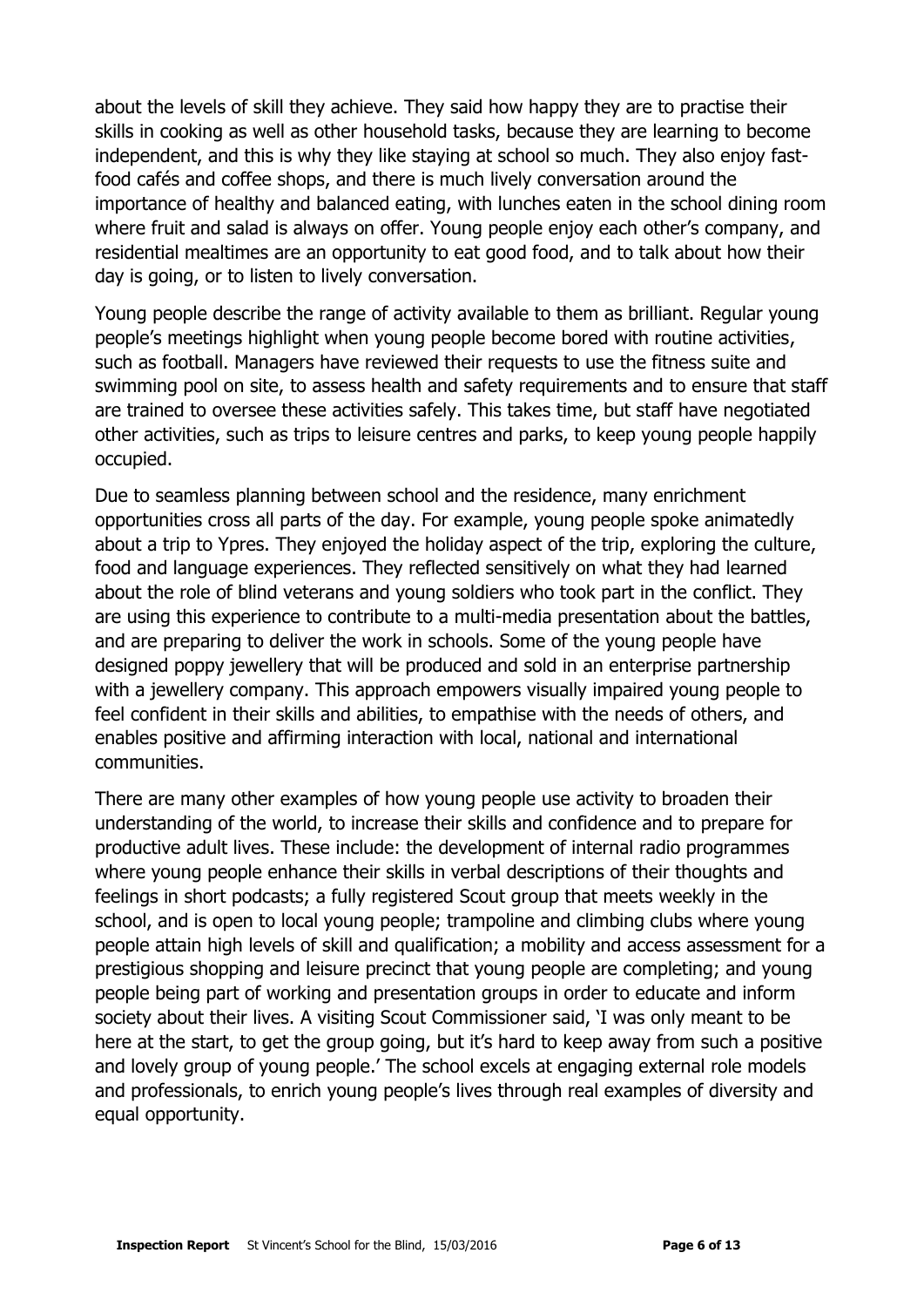#### **How well children and young people are protected and Dutstanding**

Staff use good knowledge of effective procedures to keep young people safe. Through warm and trusting relationships, they foster open and supportive communication that helps young people to feel confident in bringing their fears and anxieties to them. The inspector observed many examples, during time spent with them, of young people being confident to disagree with staff, recognise and praise the skills and qualities of others, and describe their emotions in detail without embarrassment or fear of ridicule. This demonstrates an open and accepting community where young people thrive.

All young people say that they feel safe in school, and that staff help them to 'get over' minor disagreements. Staff have high expectations about the residential group's approach to tolerance and acceptance. They prefer to use discussion and modelling to sanctions, and this helps young people to grow and mature into thoughtful teenagers who learn to take responsibility for their actions. Staff respond immediately to any complaints or concerns about young people's behaviour, although due to the positive environment, incidents are rare. There has been one situation that began during school holidays and continued into term, with young people taking sides about a relationship dispute. Although the problem is apparent mostly in the school day, staff have acted robustly to oversee and intervene in the way young people socialise and interact, as well as liaising with parents to promote reconciliation between young people. Effective communication between all disciplines has ensured that staff remain vigilant, and are informed about any emerging behaviour. Keyworkers use direct work sessions to help young people think about respecting and valuing those who have different opinions and to offer the young people care and support.

To extend young people's understanding of the impact of bullying and poor relationships, external facilitators who specialise in 'bully-busting' have visited the school and engaged with the young people. Young people are candid about their shortcomings, and are determined to make amends and resume happier relationships. One young person said, 'I don't want to be the person that makes other people sad... We get too much out of our friendships, and staff don't want us to waste our time arguing.' This level of insight and determination to improve is characteristic of the young people's high levels of resilience and the self-confidence that is nurtured by staff.

All staff undertake a comprehensive induction regarding safeguarding, and continue their understanding by further training opportunities. Since the last inspection, staff have completed refresher basic level training in protecting vulnerable young people, and have learned about e-safety, bullying, exploitation and radicalisation. Governors and leaders have undertaken safer recruitment training, and some have attended specific training on protecting children with disabilities. The safeguarding officer is reviewing how this important knowledge will be delivered to all staff to ensure that they are fully equipped with a clear understanding of this specialised area of protection. Staff participate in constructive discussion and reflection, so that managers can assess how training improves staff care practice.

The school operates appropriate recruitment practice to minimise the risk of unsuitable people gaining access to young people.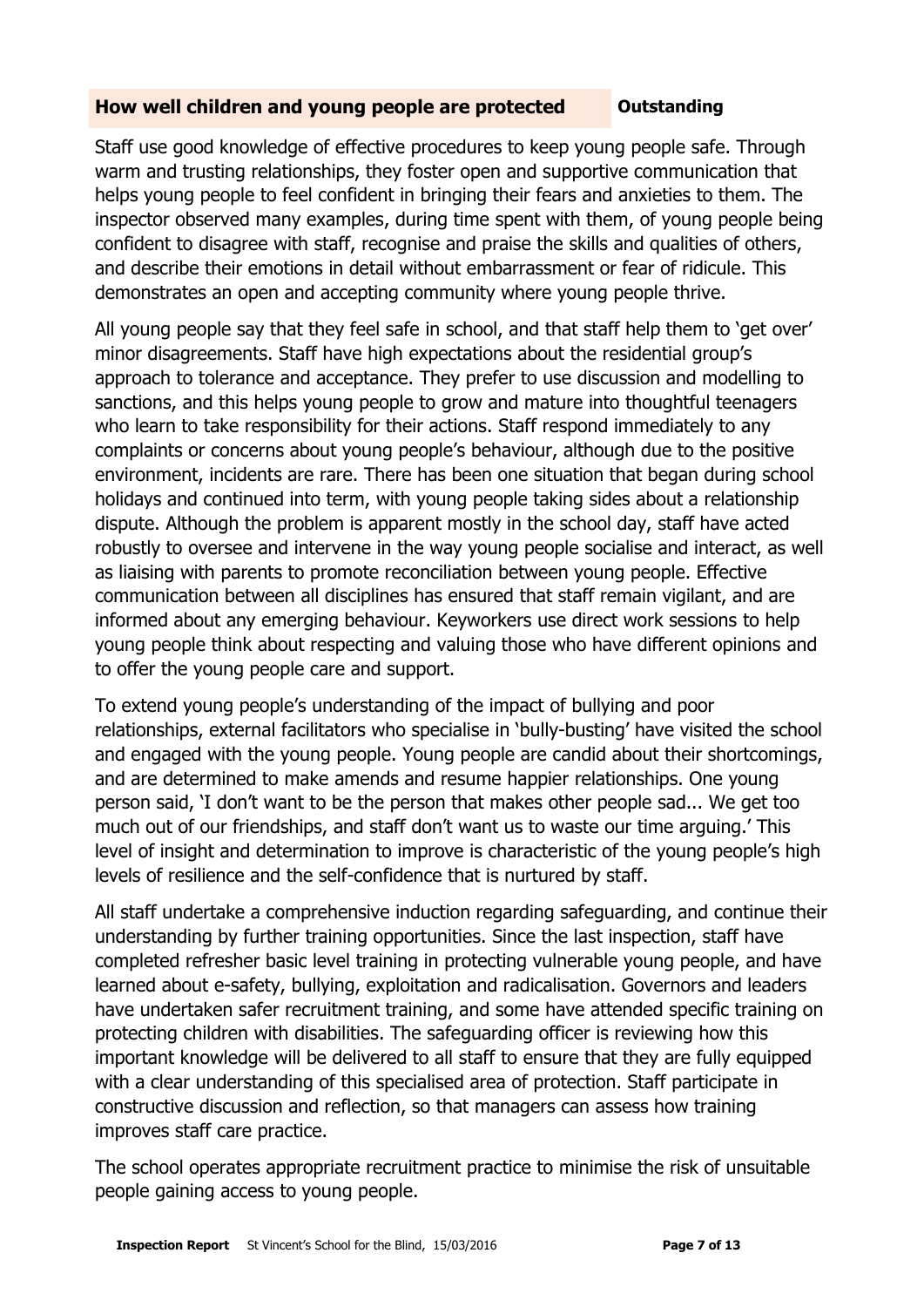The school site and accommodation provides young people with a safe and secure environment. All visitors complete an electronic record that results in a photographic identification badge, which ensures that all visitors are easily identified. Health and safety is taken seriously, with comprehensive checks recorded and with clear actions to improve, such as reviewing the electrics for updating alarm systems. Young people are impressive in their understanding of fire safety: they are working with the Fire Cadets to create a programme for improving young people's understanding of how to evacuate safely that can be used in national training forums. One young person proudly educated the inspector in the safe evacuation from the residence at night, in case she wished to 'sleep over'. This reflects a strong commitment to including young people as valuable partners in their health, safety and protection.

### **The impact and effectiveness of leaders and managers Outstanding**

Senior leaders demonstrate highly collaborative relationships, and the residential service is valued and respected. Through regular multi-disciplinary senior meetings, governing body liaison and young people's council meetings, a positive cycle of review and communication is sustained that has young people's views, needs and development at its heart. This holistic approach ensures that all staff participate in planning, receive regular updates and remain committed to continuous improvement in the experiences, opportunities and integration of young people.

A whole-school development plan is ambitious in helping young people to demonstrate their skills and achievements to a wide audience. Leaders have set out steps that include all the contributions and roles of all disciplines. Examples of the breadth of vision and scope for development include carefully and safely coordinated projects and initiatives, such as a weekend sports club, preparing young people for further education, setting up apprenticeships and work experience, developing an on-site café and including young people in the public arena as advocates for their needs and wishes.

Keyworkers regularly meet with school staff and other professionals, such as the physiotherapist, to ensure that young people make continuous progress against their plans and targets. When young people are looked after by their local authority, keyworkers ensure that they write a clear progress and needs report for any review of their plans. Staff are less confident about the regulatory framework surrounding these young people. This is an area for improvement, although it has not impacted on the progress that the young people make.

Consistent and enthusiastic staff are on duty during the evenings and overnight. They foster a warm, family atmosphere, and demonstrate real affection for young people. Young people told the inspector the sad news that a member of staff had recently died. A mark of the excellent support provided by staff was demonstrated by how the young people had been included in bereavement processes. Leaders had been open about sharing the news, but had also provided strategies such as 'think of the happy times', and enabled this warm reflection to take place so that young people could put their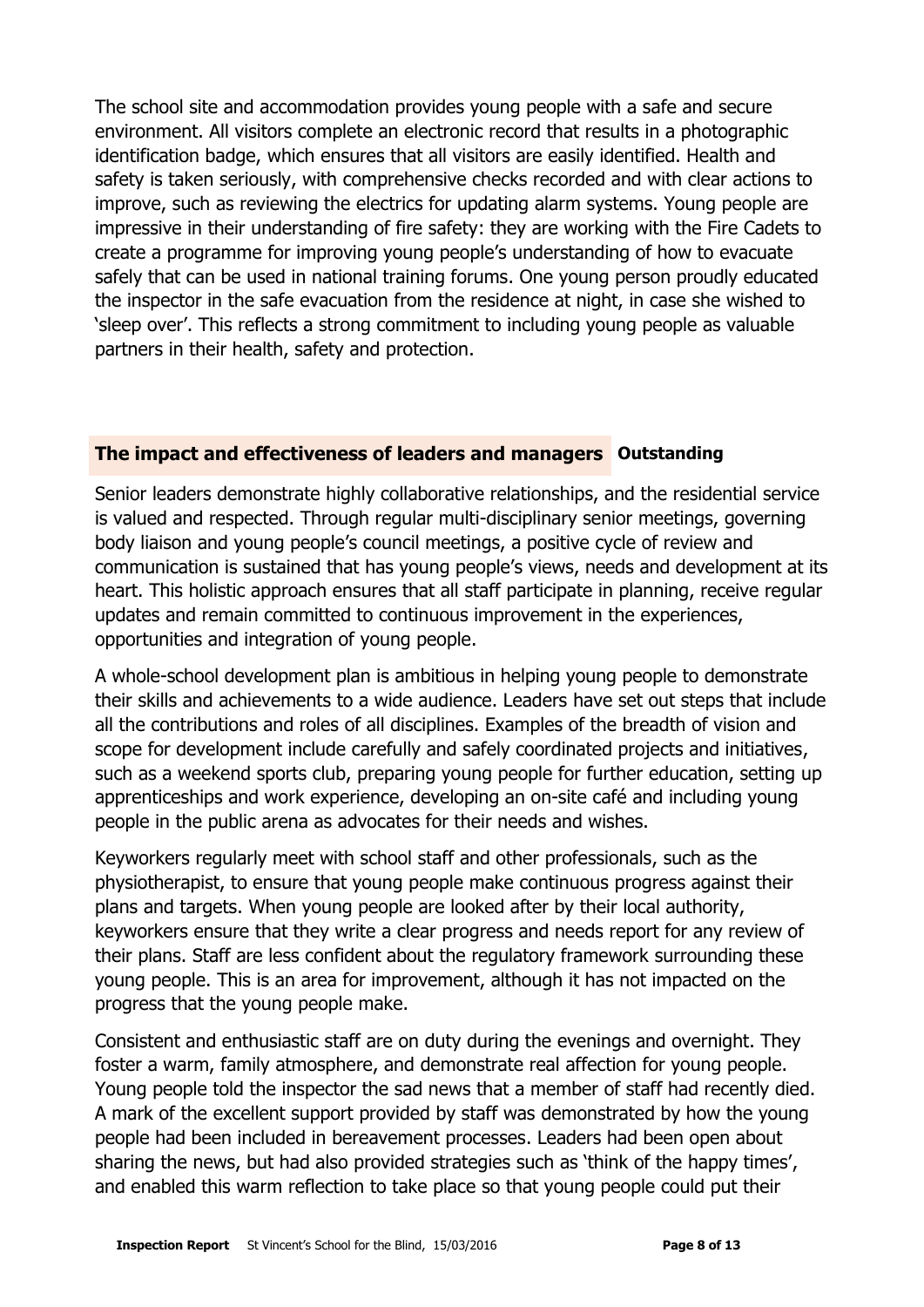feelings into perspective.

New staff are fully integrated into the residential provision through well-established induction procedures, and ongoing supervision and appraisal. Residential staff feel valued and well supported in their work, and clearly enjoy spending time with young people. They are always interested in training and development opportunities, to equip them with the skills and knowledge they need to work effectively with young people with a visual impairment. For example, they are busy learning about a sensory and movement approach called 'Rebound' that maximises young people's mobility and processing. Some school and residential staff will be trained in this approach, to support all young people's progress.

Governors continue to be active in monitoring the residential provision, and providing clear feedback about their visits. The chair of the governing body has improved scrutiny of the residence by initiating unannounced visits, and is working with the head of care to consider how young people can educate the governing body about what they want from the visits. The head of care reports to the principal and governing body regularly, to highlight the strengths and development needs of the residential provision, and to secure funding for improvements. This is a point for improvement, because she does not have oversight of a budget that would enable her to implement fabric or activity improvements with immediate effect.

Parents, advocates, and young people consistently describe the benefits of residential placement. Parents and young people describe the service as 'excellent', 'couldn't be better', 'life-changing', and 'making a significant difference to my independence and quality of life'. Leaders and managers ensure that there is continuous improvement by qualitative and proactive monitoring and review of the whole-school provision. They respond promptly and transparently to any complaints that are raised with them, and involve external professionals in their efforts to reach a satisfactory outcome.

All staff model high expectations of justice, equality and safe relationships, and address shortfalls with timely and appropriate challenge and support. This is evident in their proactive, reverse-inclusion policy of bringing external bodies and organisations into the school, and in the way that young people represent themselves in educational materials for wide circulation, such as a 'Prevent' agenda learning resource, and online resources about visual impairment. Young people's qualities and achievements are celebrated and acknowledged within wider society. This provides a firm foundation for self-confidence and positive growth that enables them to develop into rounded and active citizens in the future.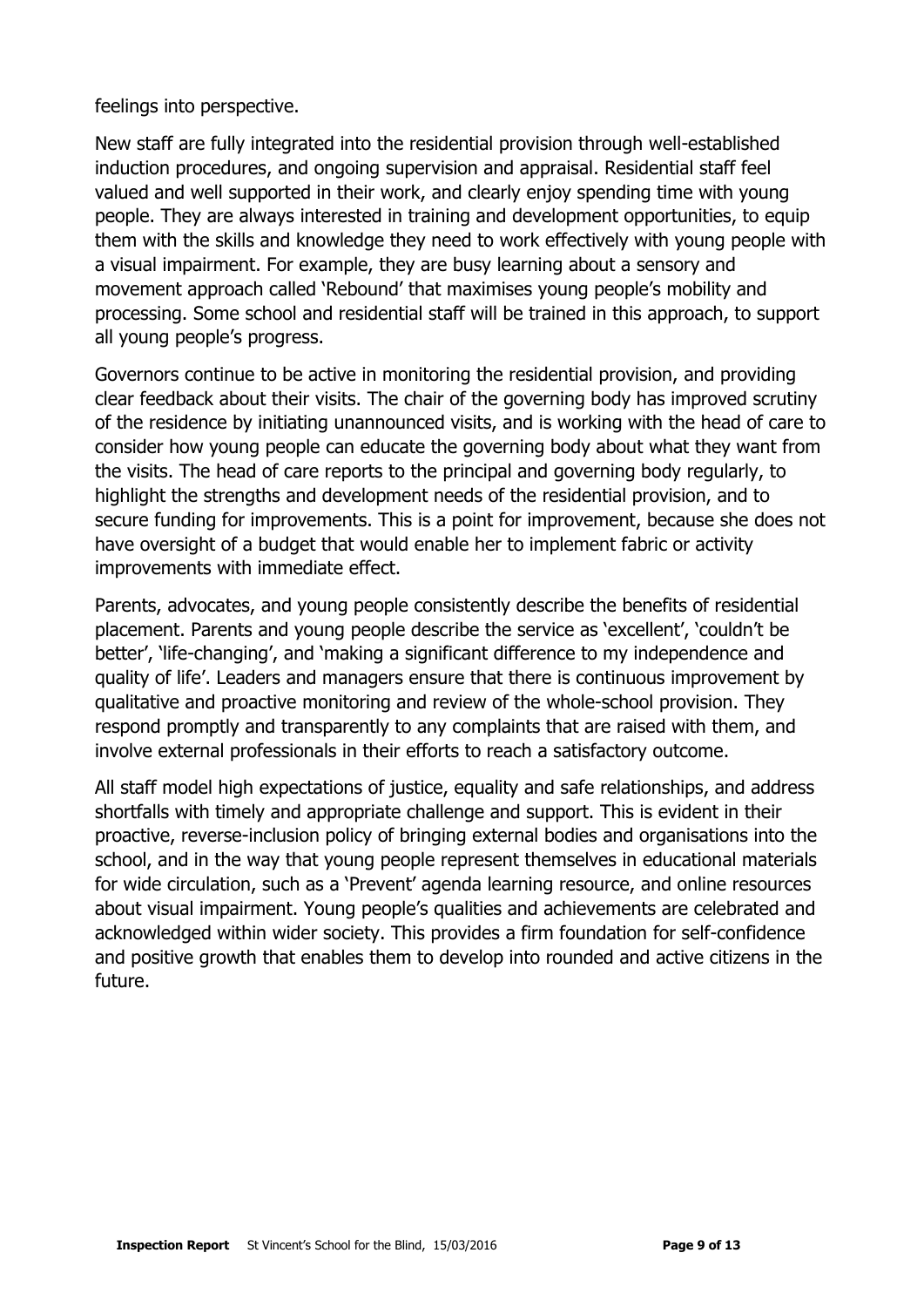# **What inspection judgements mean**

The experiences and progress of children and young people are at the centre of the inspection. Inspectors will use their professional judgement to determine the weight and significance of their findings in this respect. The judgements included in the report are made against 'Inspections of boarding and residential provision in schools: the inspection framework'.

| <b>Judgement</b>        | <b>Description</b>                                                                                                                                                                                                                                                                                                                                                                               |
|-------------------------|--------------------------------------------------------------------------------------------------------------------------------------------------------------------------------------------------------------------------------------------------------------------------------------------------------------------------------------------------------------------------------------------------|
| Outstanding             | A school where the experiences and progress of children and young<br>people consistently exceeds the standard of good and results in sustained<br>progress and achievement. The outcomes achieved by children and young<br>people are outstanding and the impact the boarding/residential provision<br>has had in supporting this progress and achieving these outcomes is<br>clearly evidenced. |
| Good                    | A school providing effective services which exceed minimum requirements.<br>Children and young people are protected and cared for and have their<br>welfare safequarded and promoted.                                                                                                                                                                                                            |
| Requires<br>improvement | A school where there are no serious or widespread failures that result in<br>children's and young people's welfare not being safeguarded or promoted.<br>However, the overall outcomes, experiences and progress of children and<br>young people are not yet good.                                                                                                                               |
| Inadequate              | A school where there are serious and/or widespread failures that mean<br>children and young people are not protected or their welfare is not<br>promoted or safeguarded or if their care and experiences are poor and<br>they are not making progress.                                                                                                                                           |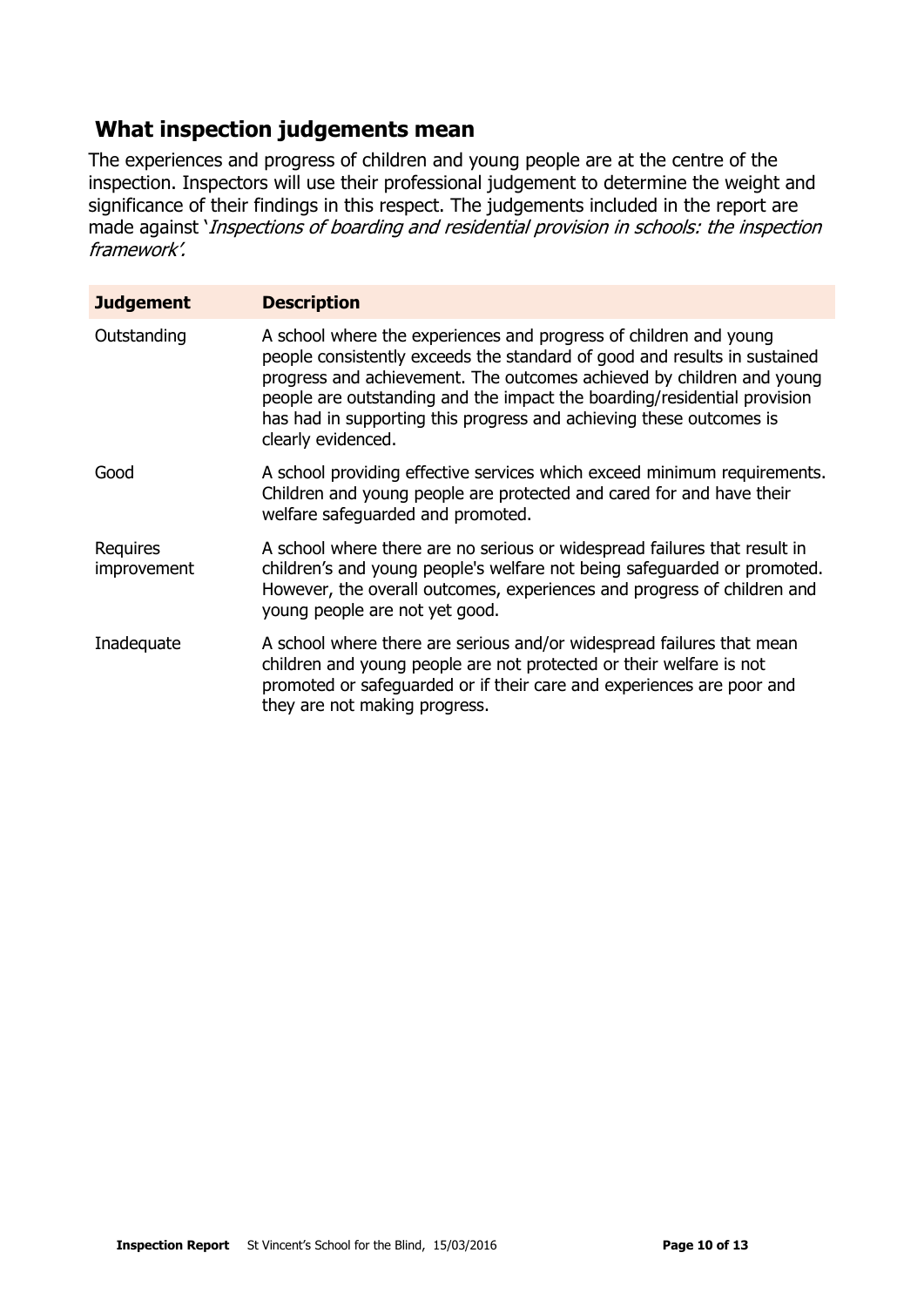# **School details**

| Unique reference number             | 104734   |
|-------------------------------------|----------|
| Social care unique reference number | SC040724 |

**DfE registration number**

This inspection was carried out under the Children Act 1989, as amended by the Care Standards Act 2000, having regard to the national minimum standards for residential special schools.

| <b>Type of school</b>                | Residential special school |
|--------------------------------------|----------------------------|
| Number of boarders on roll           | 22                         |
| <b>Gender of boarders</b>            | Mixed                      |
| Age range of boarders                | 4 to 19                    |
| <b>Headteacher</b>                   | Dr J Patterson             |
| Date of previous boarding inspection | 27 February 2015           |
| <b>Telephone number</b>              | 0151 2289968               |
| <b>Email address</b>                 | office@stvin.com           |